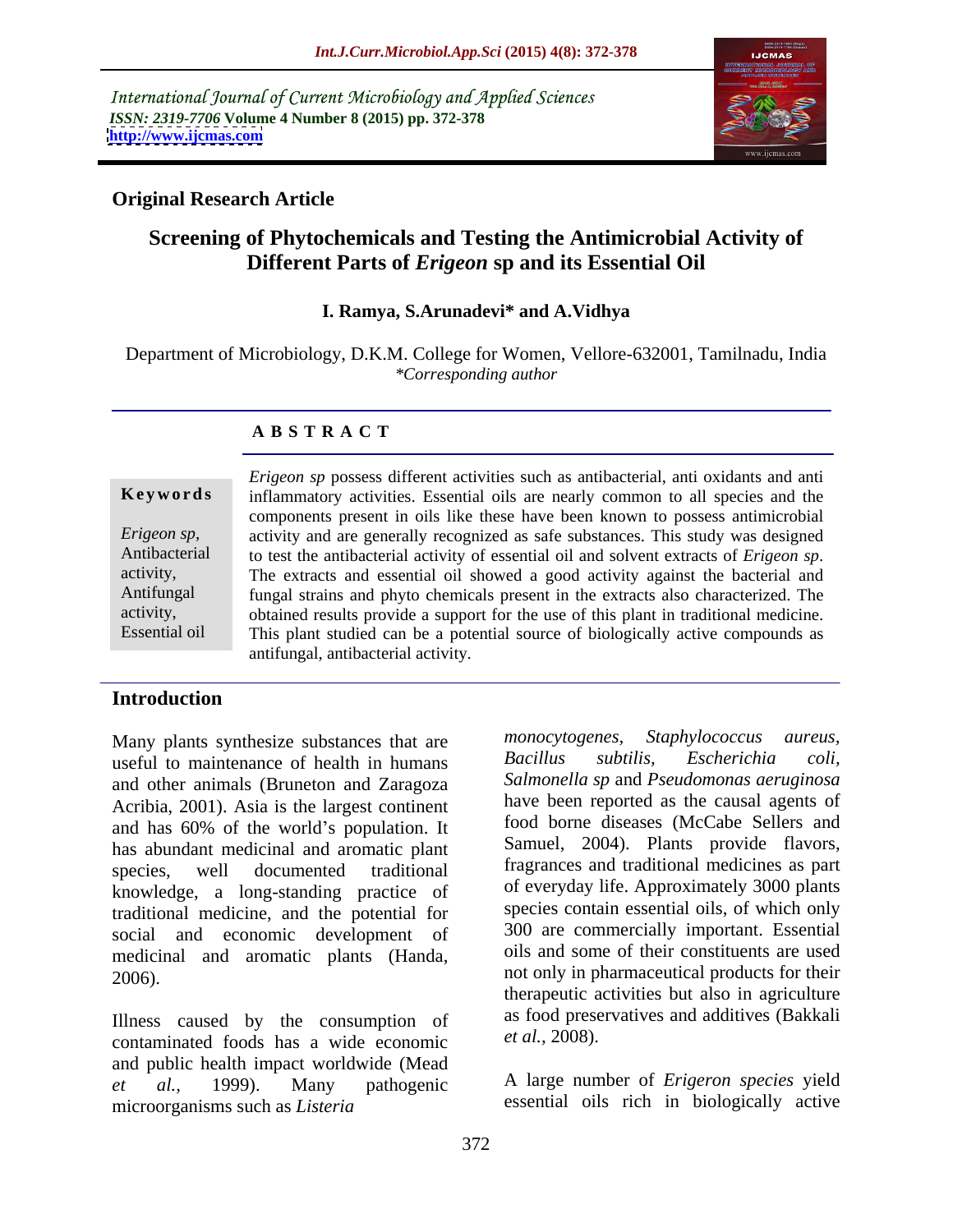polyacetylenic compounds/terpenoids and are reported to possess diverse biological activity, viz., antibacterial, antifungal, and nontoxic.

The major constituents of *Erigeron species* phlobatannins, saponins, flavonoids, 2010). *Erigeron plants* such as *Erigeron Erigeron sumatrensis* have been investigated and shown as it contain monoterpenoids, Test for tanning diterpenoid, sesquiterpenoids, triterpenoids, sterols and phenolic compounds (Miyazawa 1ml of plant extracts were taken in test tube

The aim of the present study was to screening of phyto chemicals and testing the antimicrobial activity of different parts of *Erigeon sp* and its essential oil

### **Collection of plant for analysis**

*Erigeron sp* were collected from KR market **Test for saponins** (flower shop) Bangalore, Karnataka state.

methanol, aqueous, ethanol, and chloroform and kept in shaker for 24 hours. The extracts of flower, leaf branch, and stem were **Test for flavonoids** extracted and stored at 4°C until further use.

250g of air dried flower parts were used for the oil extraction using Clevenger apparatus hydrodistillation was done for 3 hours. The Test for steroids flower extract was dried over anhydrous sodium sulphate and solvent hexane was added. Using separator funnel oil was of plant extracts with  $2ml$  of  $H_2SO_4$ . Color extracted and preserved in a sealed vial at changes from violet to blue or green in4°C for further analysis.

### **Test for phytochemical analysis**

### **Preliminary screening**

include monoterpenes, sesuiterpenes, steroids, alkaloids, quinones, coumarin, polyacetylenic compounds, diterpenoids and terpenoids, cardiac glycosides were analysed bioactive prone derivatives (Awen *et al.,* (Anjali Soni and Sheetal Sosa, 2013) using *annuus*, *Erigeron philadelphicus* and Phytochemical analysis for tannins, phlobatannins, saponins, flavonoids, the extracts of flower, leaf, branch, stem of *Erigeron sp.*

### **Test for tannins**

*et al.,* 1981). and 1ml of 0.008M potassium ferricyanide was added then 1ml of 0.02M ferric chloride containing 0.1N HCL was added and observed for blue black coloration.

### **Test for phlobatannins**

**Materials and Methods Extracts Plant extracts** were boiled with 2% aqueous HCL. The deposition of a red precipitate shows presence of phlobatannins.

### **Test for saponins**

**Preparation of extracts distilled** water in a test tube and shaken 10g of plant powder was taken in 100ml of added. Formation of stable foam was taken Plant extracts was mixed with 5ml of vigorously and some drops of olive oil was added. Formation of stable foam was taken as an indication for the presence of saponins.

### **Test for flavonoids**

**Essential oil extraction** to a portion of the plant extracts followed by 5ml of dilute ammonia solution was added addition of concentrated H2SO4. Yellow color indicates the presence of flavonoid.

### **Test for steroids**

2ml of acetic anhydride was added to 0.5ml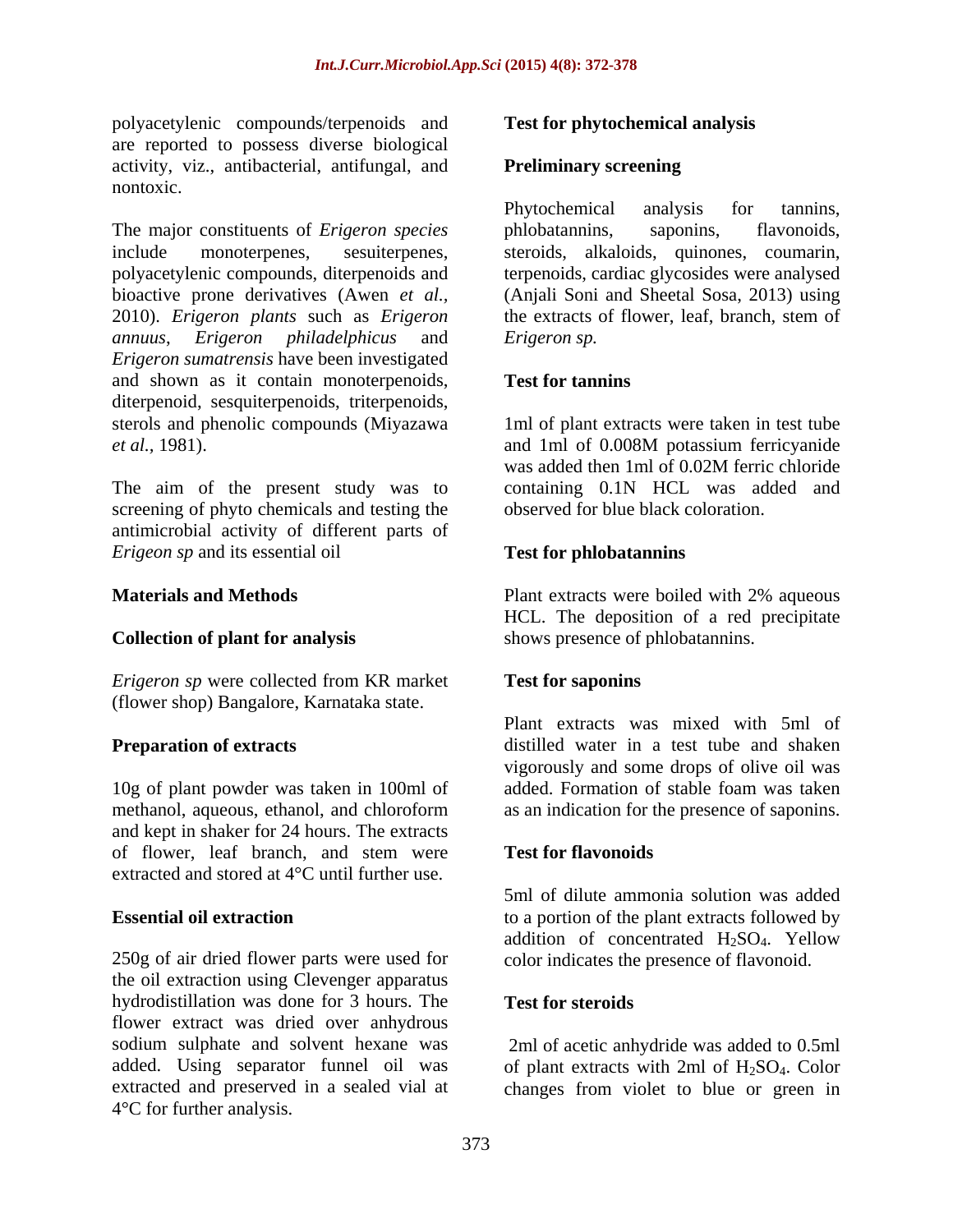Wagner's reagent. Reddish brown colored sps, Candida albicans, Rhizopus sps, precipitate indicates the presence of alkaloids.

### **Test for quinones**

Dilute NaOH was added to the 1ml of plant extracts. Blue green or red coloration

chloroform was added forms a yellow

was added carefully to form a layer. A

### **Test for cardiac glycosides (Keller-kiliani test)**

5ml of extracts was treated with 2ml of Antifungal activity of the oil, aqueous, glacial acetic acid containing one drop of methanol, ethanol, chloroform, extracts of ferric chloride solution. This was the plant sample was evaluated by agar well underplayed with 1ml of concentrated diffusion method. For that 24 hours fresh H<sub>2</sub>SO<sub>4</sub>. Brown ring indicates a deoxy sugar fungal culture were taken for the characteristic of cardenolides. Violet ring determination of antifungal activity for all characteristic of cardenolides. Violet ring determination of antifungal activity for all may appear below the brown ring while in the acetic acid layer, a greenish ring may

Bacterial cultures *Escherichia coli* ethanol, chloroform) were delivered to

extracts indicates the presence of steroids. (MTCC581), *Pseudomonas aeruginosa* **Test for alkaloids** (MTCC 3160), *Listeria monocytogenes* Plant extracts were mixed with 2ml of *Aspergillus niger, Aspergillus flavus, Mucor* (MTCC581), *Pseudomonas aeruginosa* (MTCC 4673), *Staphylococcus aureus*  (MTCC 1143), and fungal cultures *Penicillium sps* were used.

### **Antibacterial activity test**

indicates presence of quinones. were taken for the determination of **Test for coumarin** all bacteria. For the determination of antibacterial activity, Agar well diffusion method is used for that 24 hours fresh bacterial culture antimicrobial activity of extracts and oil for all bacteria.

10% NaOH was added to the extracts and 0.1ml of culture was spread on Muller colour. Heart Infusion agar. The wells were cut by **Test for terpenoids (salkowski test)**  concentration like 10, 15, 20, 25, 50, 100µl 5ml of extracts was mixed with 2ml of ethanol, chloroform) were delivered to chloroform and 3ml of concentrated  $H_2SO_4$  respective well and the plates were reddish brown coloration of the interface incubation DIZ (Diameter inhibition zone) indicates terpenoids were measured by using zone measuring Hinton agar, Luria Bertani agar, and Brain sterile well borer. To each well different of plant extracts (oil, aqueous, methanol, respective well and the plates were incubated at 37°C for 24 hours. After scale.

### **Antifungal activity**

fungal culture were taken for the fungi.

form. 0.1ml of culture was spread on Sabouraud **Test organisms** well border. To each well different Test organisms were collected from MTCC. of plant extracts (oil, aqueous, methanol, dextrose agar. The wells were cut by sterile concentration like 10, 15, 20, 25, 50, 100µl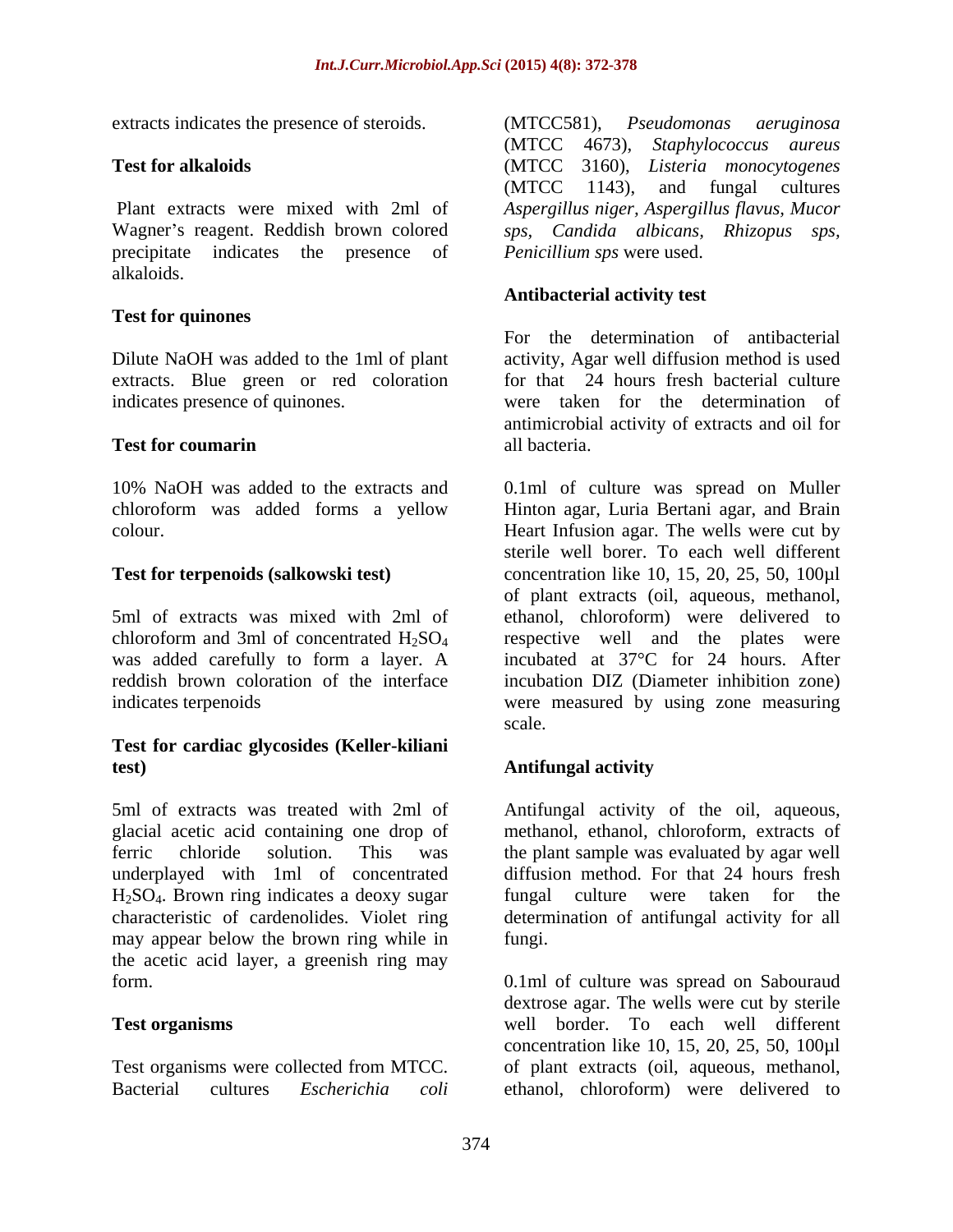respective well and the plates were incubated at room temperature for 48 hours.

Minimum inhibitory concentration (MIC) of hydrocarbons and their oxygenated oil, methanol, aqueous extracts of *Erigeron* derivatives are the major components of sp flower was tested by the two fold serial essential oils from plant origin, which have dilution method. The test samples of oil, enormous potential to inhibit microbial methanol, aqueous were incorporated in to 1ml of BHI broth to get a concentration of 1000µg/ml and serially dilute to achieve 500, 250, 25, 62.5 and 31.25 µg/ml. 10-µl test samples, which did not show any growth

The extracts of *Erigeron sp* were subjected for phytochemical analysis the results were investigated. Phytochemical screening of the crude extracts revealed the presence of tannins, phlobatannins, saponins, flavonoids, steroids, alkaloids, quinones, coumarin, terpenoids, and cardiac glycosides. The positive and negative results were tabulated

Antimicrobial activity of the oil, aqueous, methanol, ethanol, chloroform, extracts of at water. a different concentration like 10, 15, 20, 25, 50, 100µl showing the results of the zones of inhibition of extracts against the plant and its extracts are effective against microorganisms were represented in table 2, 3 and figure 1, many plant oils and extracts have been reported to have antimicrobial properties (Hoffman, 1987). Also, the

After incubation, each plate was examined safe and natural products means that and measured the diameter of the zone of quantitative data on plant oils and extracts inhibition. The contract of the contract of the contract of the contract of the contract of the contract of the contract of the contract of the contract of the contract of the contract of the contract of the contract of th renewal of interest in food industry and increasing consumer demands for effective, are required.

**MIC** In recent years, several researchers have also reported that mono- and sesquiterpene hydrocarbons and their oxygenated pathogens (Filipowicz *et al.,* 2003).

standardized suspension of each tested synthetic bactericides for use in food organisms was transferred to each tube. The industries, where bacterial pathogens cause control tubes contained only bacterial severe destruction. At present, food safety is suspension and were incubated at 37°C for undoubtedly an important public health 24 hours. The lowest concentration of the problem, and there is a need to develop new of tested organisms, was determined as pathogens and spoiling bacteria. Thus, the MIC. essential oil and extracts of *Erigeron sp* **Results and Discussion** if plant oils and extracts are to be used for On the basis of the results of this study, *Erigeron sp* may act as an alternative to methods for eliminating foodborne might be a valuable food additive. However, food preservation or medicinal purposes, issues of safety and toxicity will always need to be addressed.

in table 1. colorless, or pale-yellow color, gradually Dr. Dupuy (1898) who made an examination of this plant, found it to contain essential oil, tannic and gallic acids, bitter extractive, etc. The oil is not astringent to the taste, but has a styptic influence upon the system. It is of a becoming darker-colored, and may be procured from the plant by distillation with water.

> The present result showed that the whole microorganisms both bacteria and fungi. The oil which is extracted from *Erigeron sp* flower parts shown high antimicrobial activity. Different solvents have been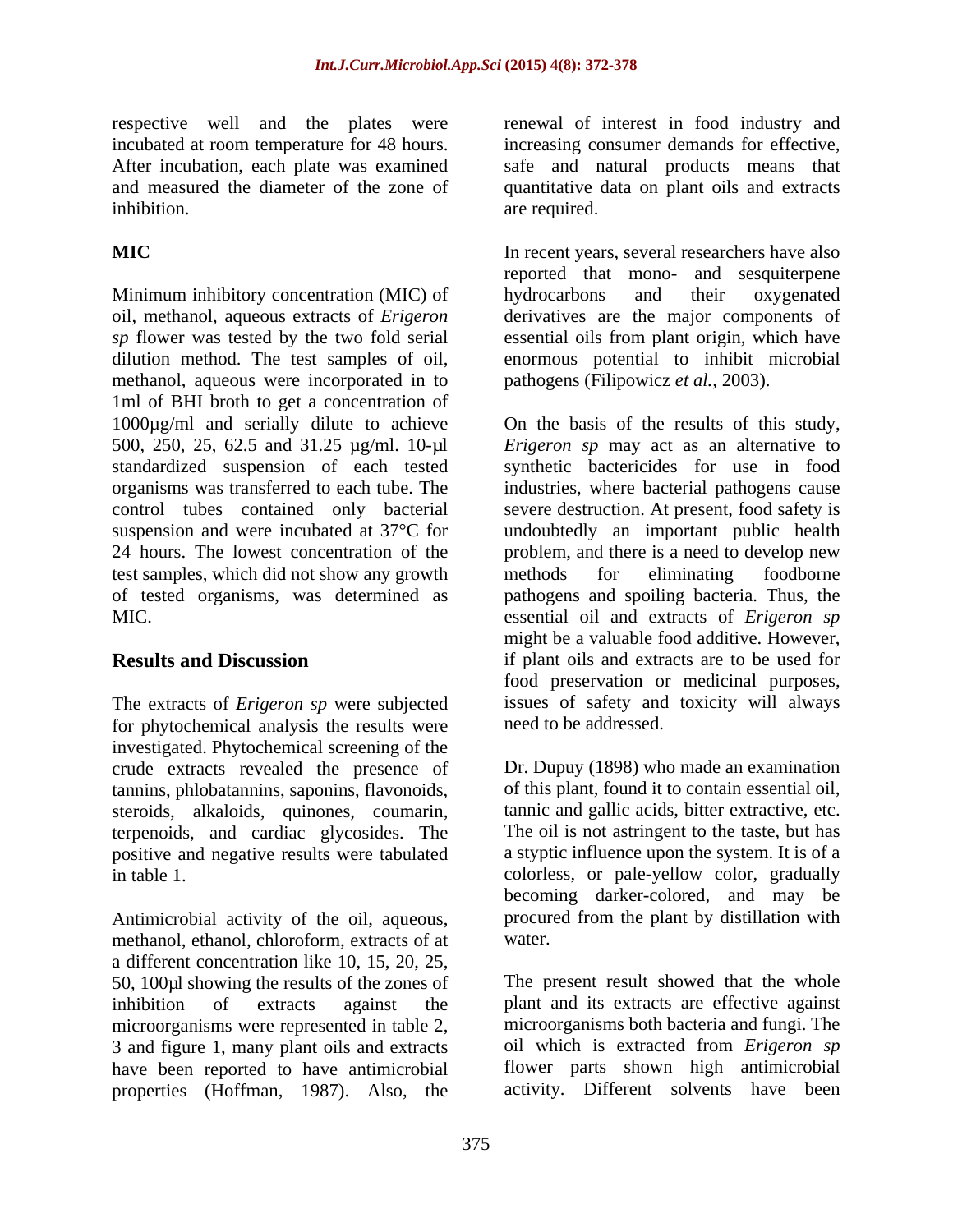reported to have the capacity to extract different phytoconstituents depending on coli, Pseudomonas aeruginosa, their solubility or polarity. Among the Staphylococcus aureus, and shows high solvents methanol and aqueous extracts antifungal activity against these fungal might have higher solubility for more organisms *Aspergillus flavus, Aspergillus* phytoconstituents, consequently the highest *niger, Penicillium sp* than the other fungal antibacterial activity of three extracts ethanol, methanol, aqueous and essential oil

were more active against the *Escherichia coli, Pseudomonas aeruginosa, Staphylococcus aureus,* and shows high organisms

|              |                   | <b>Methanol extracts</b>                                      |               |  |                                            | Aqueous extracts |                                   |  |  |
|--------------|-------------------|---------------------------------------------------------------|---------------|--|--------------------------------------------|------------------|-----------------------------------|--|--|
| <b>S. No</b> | <b>Test</b>       | Flower   leaf   branch   stem   Flower   leaf   branch   stem |               |  |                                            |                  |                                   |  |  |
|              | l'onnin           |                                                               |               |  |                                            |                  |                                   |  |  |
|              | Phlobatannin      |                                                               | ______        |  |                                            |                  |                                   |  |  |
|              | <b>Saponin</b>    |                                                               |               |  |                                            |                  |                                   |  |  |
|              | <b>Flavonoids</b> | the contract of the contract of                               | $\sim$ $\sim$ |  |                                            |                  |                                   |  |  |
|              | Steroids          |                                                               |               |  |                                            |                  |                                   |  |  |
|              | Alkaloids         |                                                               |               |  |                                            |                  |                                   |  |  |
|              | Quinones          |                                                               |               |  |                                            |                  |                                   |  |  |
|              | Coumarin          |                                                               | _______       |  | the control of the control of              | —————            | the control of the control of the |  |  |
|              | Terpenoids        |                                                               |               |  | and the state of the state of the state of |                  |                                   |  |  |
| $\sim$       | Cardiac           |                                                               | ______        |  | ______                                     |                  |                                   |  |  |
|              | glycosides        |                                                               |               |  |                                            |                  |                                   |  |  |

**Table.1** Phytochemical analysis of *Erigeron sp*

+ (positive) - (negative)

**Table.2** Antibacterial activity of *Erigeron* sp extracts

| S. No Test Organisms | <b>ZONE OF INHIBITION (mm diameter)</b> |                                 |                                      |  |  |  |  |  |
|----------------------|-----------------------------------------|---------------------------------|--------------------------------------|--|--|--|--|--|
|                      |                                         | LB agar (various concentration) |                                      |  |  |  |  |  |
|                      | <b>Extracts</b>                         | $15 \mu$<br>$10 \mu l$          | 20 <sub>u</sub>                      |  |  |  |  |  |
| Pseudomonas          | BM                                      | 10 <sub>mm</sub>                | $15$ mm<br>/mm                       |  |  |  |  |  |
| aeruginosa           | <b>BE</b>                               | $no$ zone                       | 10 <sub>mm</sub><br>8mm              |  |  |  |  |  |
|                      | $D^{\alpha}$                            | 10mm                            | $20$ mm<br>11mm                      |  |  |  |  |  |
|                      | <b>BW</b>                               | no zone                         | 11mm<br>10mm                         |  |  |  |  |  |
| Escherichia coli     | FM                                      | No zone                         | 20 <sub>mm</sub><br>10 <sub>mm</sub> |  |  |  |  |  |
|                      |                                         | No zone $ $                     | $15$ mm<br>10 <sub>mm</sub>          |  |  |  |  |  |
|                      |                                         | 10mm                            | 12mm<br>10mm                         |  |  |  |  |  |
|                      | TNT<br><b>HW</b>                        | No zone                         | 23mm<br>20 <sub>mm</sub>             |  |  |  |  |  |
| Staphylococcus       | <b>SM</b>                               | no zone                         | 12mm<br>10mm                         |  |  |  |  |  |
| aureus               | - SF                                    | no zone                         | 23mm<br>$20$ mm                      |  |  |  |  |  |
|                      | $\Omega$                                |                                 |                                      |  |  |  |  |  |
|                      |                                         | no zone                         | 15mm<br>10mm                         |  |  |  |  |  |
|                      | <b>SW</b>                               | 20 <sub>mm</sub><br>no zone     | 20 <sub>mm</sub>                     |  |  |  |  |  |

B - Branch, F - Flower, S -Stem, M - Methanol, E - Ethanol, C - Chloroform, W - Water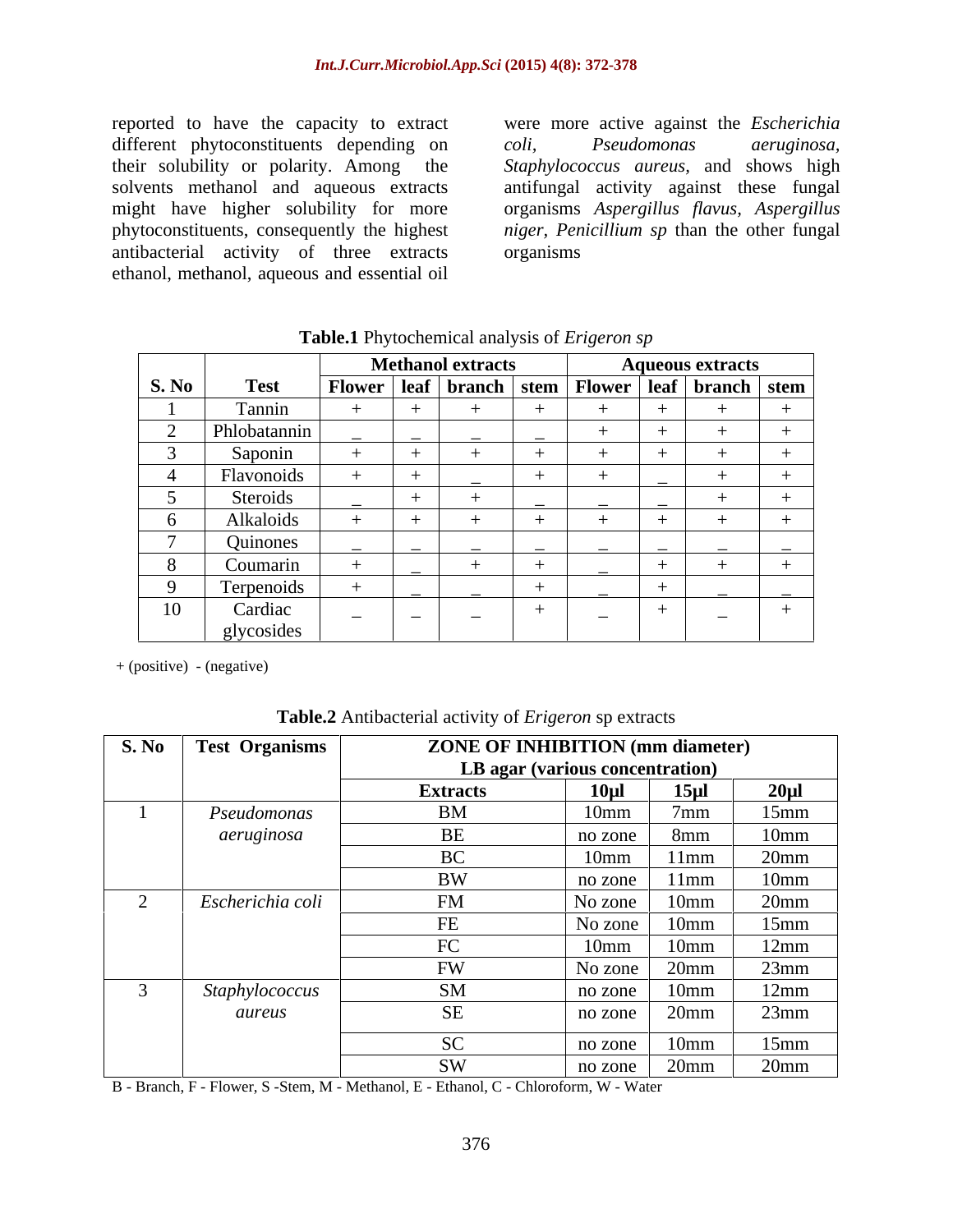| S.No<br><b>Test</b>   | <b>Extracts</b> |                 | <b>ZONE OF INHIBITION (mm diameter)</b> |                 |                                |                 |  |  |
|-----------------------|-----------------|-----------------|-----------------------------------------|-----------------|--------------------------------|-----------------|--|--|
| organisms             |                 | SDA agar        |                                         |                 |                                |                 |  |  |
|                       |                 |                 |                                         |                 |                                |                 |  |  |
|                       |                 |                 | $20 \mu$                                | $50 \mu$ l      |                                |                 |  |  |
|                       |                 |                 | Leaf Stem Branch Flo Lea Stem Bran Flow |                 |                                |                 |  |  |
|                       |                 |                 | wer                                     |                 | -ch                            | l er            |  |  |
| Penicillium           | $\mathbf{M}$    | 20              | 25<br>$10^{-1}$<br>$\overline{10}$      | $\cap$          | $\cap$                         |                 |  |  |
|                       |                 | 15              | 15<br>15                                | $10^{-7}$       | റ∩                             | 20              |  |  |
|                       |                 | 25<br><u>L.</u> | 25<br>$\gamma$<br>25                    | 28              | 28<br>$\bigcap$                | $30^{\circ}$    |  |  |
|                       | $\overline{M}$  | 25              | 15<br>20                                | 26              | 20<br>20                       | 35              |  |  |
| Aspergillus           | M               | 10              | 10<br>10                                |                 |                                |                 |  |  |
| niger                 |                 | 10              | 10<br>10 <sup>1</sup><br>10             |                 | 1 O                            | $\Omega$        |  |  |
|                       |                 | 20              | ാറ<br>$20^{\circ}$<br>20                | 25              | $20^{\circ}$<br>1 <sup>Q</sup> | 25              |  |  |
|                       | $\mathbf{X}$    | 10              | 10<br>10                                | ر ے             |                                | $\Omega$        |  |  |
|                       | $\mathbf{M}$    | 10              | 15<br>10                                | $1 \in$         | 16                             | 15              |  |  |
| Aspergillus<br>flavus |                 | 10              | 15                                      | 20              | 25<br>20                       | 1 <sub>0</sub>  |  |  |
|                       |                 |                 | ാറ                                      | $\mathbf{C}$    | $20^{\circ}$                   |                 |  |  |
|                       | <b>III</b>      | 20              | 20<br>20<br>10                          | $\angle$        | 10                             |                 |  |  |
|                       | <b>W</b>        | 10              | 10<br>10<br>$\overline{ }$              |                 |                                |                 |  |  |
| Rhizopus              | $\mathbf M$     |                 |                                         | 10 <sup>1</sup> | 10 <sup>1</sup><br>10          |                 |  |  |
|                       |                 |                 | 10<br>10                                | 10              | 10<br>10                       | $10^{-7}$       |  |  |
|                       |                 |                 |                                         | $\Omega$        | $10^{-7}$                      | $\overline{10}$ |  |  |
|                       | W               | 10              |                                         | $1 \leq$        | $10^{-}$<br>10                 | 15              |  |  |
| <b>Mucor</b>          | M               |                 | $10^{-7}$<br>$\Omega$                   | 10 <sup>1</sup> | $20^{\circ}$<br>10             | 10              |  |  |
|                       |                 |                 | $10^{-7}$                               | $10-1$          | $10^{-}$                       |                 |  |  |
|                       | $\sim$          |                 | 10 <sup>1</sup><br>11                   | 10 <sup>1</sup> | $10^{-7}$<br>10 <sup>1</sup>   | 10              |  |  |
|                       | W               | 10              | 10<br>10<br>- 9                         | 15              | 10<br>15                       | 15              |  |  |

# **Table.3** Antifungal activity of *Erigeron* sp extracts

M - methanol, E - ethanol, C - chloroform, W - water

| Figure.1 Antimicrobial activity of extracts |  |  |
|---------------------------------------------|--|--|
|---------------------------------------------|--|--|